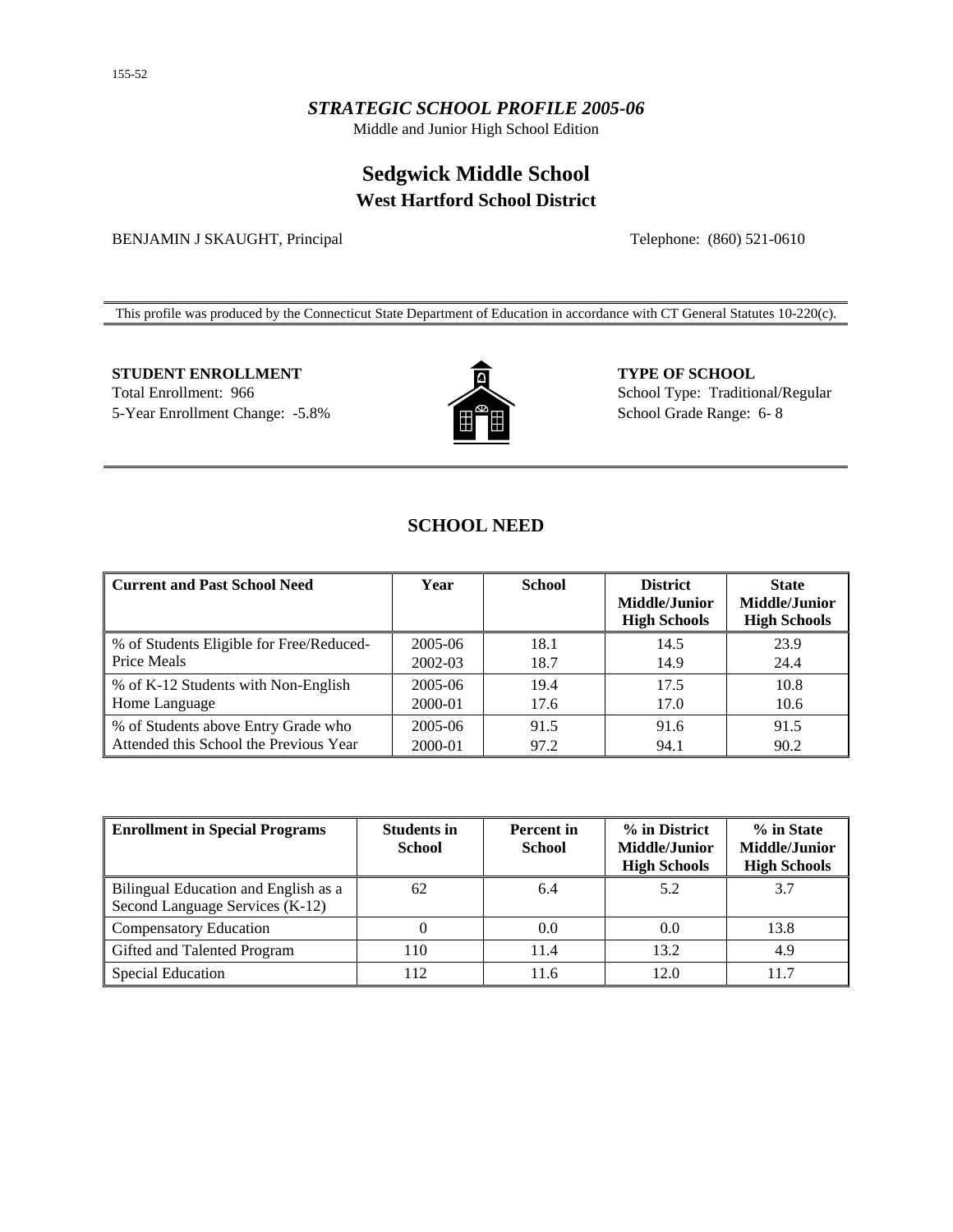| <b>Race/Ethnicity</b> | <b>Number</b> | Percent | <b>Total Minority 2005-06</b> | 37.1% |
|-----------------------|---------------|---------|-------------------------------|-------|
| American Indian       |               | 0.3     | <b>Total Minority 2000-01</b> | 31.5% |
| Asian American        | 92            | 9.5     |                               |       |
| <b>Black</b>          | 99            | 10.2    | d. 27                         |       |
| Hispanic              | 164           | 17.0    |                               |       |
| White                 | 608           | 62.9    |                               |       |

| <b>Total Minority 2005-06</b> | 37.1% |
|-------------------------------|-------|
| <b>Total Minority 2000-01</b> | 31.5% |



#### **EFFORTS TO REDUCE RACIAL, ETHNIC, AND ECONOMIC ISOLATION**

Connecticut law requires that school districts provide educational opportunities for their students to interact with students and teachers from diverse racial, ethnic, and economic backgrounds. This may occur through programs with other schools, distance learning, or other experiences. Below is the description submitted by this school of how it provides such experiences.

Sedgwick Middle School is committed to closing the achievement gap by reducing racial, ethnic and economic isolation. A committee of faculty members (The Equity & Excellence Committee) was formed to provide leadership and organize activities that would address the isolation. They purchased posters to display around the school that portray successful adults reflective of the diverse community within our school. A school-wide event, "Becoming an Ally Day", was held with guest speakers, team activities and video presentations that increased student awareness and fostered the discussion of issues surrounding anti-Semitism, genocide in Africa, and the damage done by stereotyping. Additional activities include:

• School-wide mentoring program matching staff members with at-risk students.

• Faculty volunteers at HANOC, a neighborhood community center, providing homework assistance.

• After school activities that attract a diverse population, Step Team, Knitting and Crocheting Club, Cartooning Club.

• Participation in the inter-district River to the Sea program.

• Science ACT program that connects students interested in Science with a diverse population within the school and between schools statewide.

• Sixth grade parents/students/teachers gather together at the beginning of the school year for a barbecue to get acquainted and establish connections. This activity and the "Tour of the Americas" activity in the spring bring out the largest participation of parents representative of our diverse community throughout the school year.

• African drum and dance is taught within the music program engaging all students and giving them an appreciation of Ghanaian culture.

• Gifts of Music provides private lessons at no cost to minority students.

• Our ESOL program sponsors an International Day where over sixty different cultures are represented in a fashion show, talent show, artistic displays and numerous classroom activities.

- Thule Swize, a South African dance troupe performed for the entire student body.
- Sixth grade classes engaged all students in team building days at Winding Trails.
- Former students, currently in high school, gave a panel presentation to teachers about what helps minority students succeed in school.

• A diverse committee of students reviewed and revised a standard code of classroom rules for the school that guarantees students the right to learn.

• Sixth grade teams held science fairs and a social studies evening featuring group projects and food from Central and South America.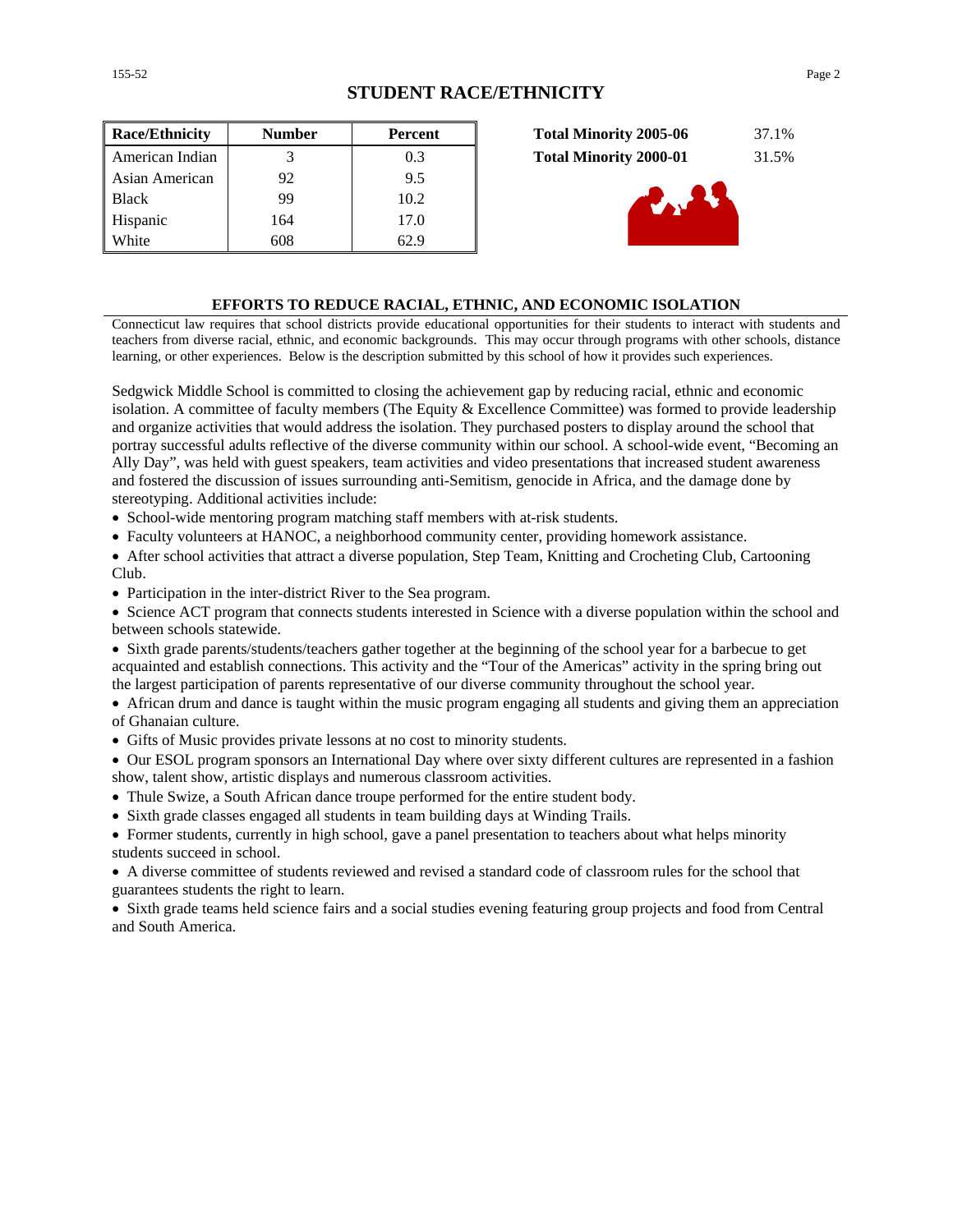# **SCHOOL RESOURCES**

| Time*<br><b>Instructional</b>          | School | District Middle/Jr | <b>State Middle/Jr</b> |  |
|----------------------------------------|--------|--------------------|------------------------|--|
| Total Hours of<br>Histruction Per Year | ,005   | 1,015              | 1.015                  |  |

\*State law requires at least 900 hours for grades 1 through 12.

| <b>TECHNOLOGY</b> | % of Classrooms, Libraries, and<br><b>Laboratories Wired for:</b> | <b>School</b> | <b>District</b><br>Middle/Jr | <b>State</b><br>Middle/Jr |
|-------------------|-------------------------------------------------------------------|---------------|------------------------------|---------------------------|
|                   | Video                                                             | 100.0         | 100.0                        | 77.3                      |
|                   | Voice                                                             | 100.0         | 100.0                        | 75.9                      |
|                   | Internet Access                                                   | 100.0         | 100.0                        | 98.7                      |
|                   | Multi-Room Network (LAN)                                          | 100.0         | 100.0                        | 77.2                      |

| <b>Computers</b>                                | <b>School</b> | Dist Mid/Jr | <b>State Mid/Jr</b> | This school                     |
|-------------------------------------------------|---------------|-------------|---------------------|---------------------------------|
| # of Students Per Academic Computer             | 3.1           | 2.9         | 3.1                 | does not have                   |
| % of Computers that are High or Moderate Power  | 92.5          | 93.5        | 84.3                | a functional<br>satellite link. |
| % of Computers with Internet Access, All Speeds | 100.0         | 100.0       | 97.6                |                                 |
| % of Computers with High Speed Internet Access  | 100.0         | 100.0       | 96.3                |                                 |
| % of Internet Computers with Filtering Software | 100.0         | 100.0       | 99.3                |                                 |

#### **LIBRARY MATERIALS**

| LIBRARY MATERIALS                                                      | <b>Print and Non-Print Materials</b>                    | <b>School</b> | Dist Mid/Jr | <b>State Mid/Jr</b> |
|------------------------------------------------------------------------|---------------------------------------------------------|---------------|-------------|---------------------|
| Free on-line access to                                                 | # of Print Volumes Per Student*                         | 29.5          | 28.7        | 19.5                |
| periodicals, newspapers, and<br>other resources is available to        | % of Print Volumes Purchased<br>in the Last Three Years | 15.2          | 21.3        | 12.5                |
| all Connecticut schools<br>through the Connecticut<br>Digital Library. | # of Print Periodical<br>Subscriptions                  | 45            | 30.3        | 28.0                |
|                                                                        | # of Non-Print Materials                                | 733           | 526.0       | 513.7               |

\*Because a certain number of volumes are needed for a library of adequate breadth and depth, a small school may need a higher number of volumes per student.

#### **STAFFING RESOURCES**



|       | <b>Average Class Size</b> | <b>School</b> | <b>District</b> | <b>State</b> | # of Certified Staff |      |      |
|-------|---------------------------|---------------|-----------------|--------------|----------------------|------|------|
| Gr. 5 | 2005-06                   | N/A           | N/A             | N/A          | Teachers             | 80.3 | 87.5 |
|       | 2000-01                   | N/A           | N/A             | N/A          | Administrators       | 3.0  | 5.8  |
| Gr. 7 | 2005-06                   | 19.8          | 20.8            | 21.1         | Department Chairs    |      | 2.8  |
|       | 2000-01                   | 19.8          | 21.2            | 21.9         | Library/Media Staff  | 1.5  | 1.5  |

| <b>Professional Staff</b> | 2005-06 | 2004-05 | 2000-01 | Other Professionals                 |     |  |
|---------------------------|---------|---------|---------|-------------------------------------|-----|--|
| % Minority                | ن د سک  |         |         | $\#$ of Non-Certified Instructional | . J |  |

|            |               | <b>School Staff Count</b> | 2005-06                     | 2004-05 |                                  |      |      |
|------------|---------------|---------------------------|-----------------------------|---------|----------------------------------|------|------|
|            |               |                           | <b>Full-Time Equivalent</b> |         |                                  |      |      |
| `lass Size | <b>School</b> | <b>District</b>           | <b>State</b>                |         | # of Certified Staff             |      |      |
| 2005-06    | N/A           | N/A                       | N/A                         |         | <b>Teachers</b>                  | 80.3 | 87.5 |
| 2000-01    | N/A           | N/A                       | N/A                         |         | <b>Administrators</b>            | 3.0  | 5.8  |
| 2005-06    | 19.8          | 20.8                      | 21.1                        |         | Department Chairs                | 1.7  | 2.8  |
| 2000-01    | 19.8          | 21.2                      | 21.9                        |         | Library/Media Staff              | 1.5  | 1.5  |
|            |               |                           |                             |         | Counselors, Social Workers,      | 5.8  | 5.8  |
|            |               |                           |                             |         | and School Psychologists         |      |      |
| al Staff   | 2005-06       | 2004-05                   | 2000-01                     |         | <b>Other Professionals</b>       | 3.4  | 3.3  |
|            | 12.5          | 10.9                      | 9.0                         |         | # of Non-Certified Instructional | 12.0 | 15.0 |

| Professional Staff Experience and Training               | <b>School</b> | <b>District</b><br>Middle/Jr | <b>State</b><br>Middle/Jr |
|----------------------------------------------------------|---------------|------------------------------|---------------------------|
| Average Number of Years Experience in Connecticut        | 11.6          | 12.1                         | 13.2                      |
| % with Master's Degree or Above                          | 58.7          | 67.7                         | 78.0                      |
| % Trained as Mentors, Assessors, or Cooperating Teachers | 30.8          | 32.3                         | 27.4                      |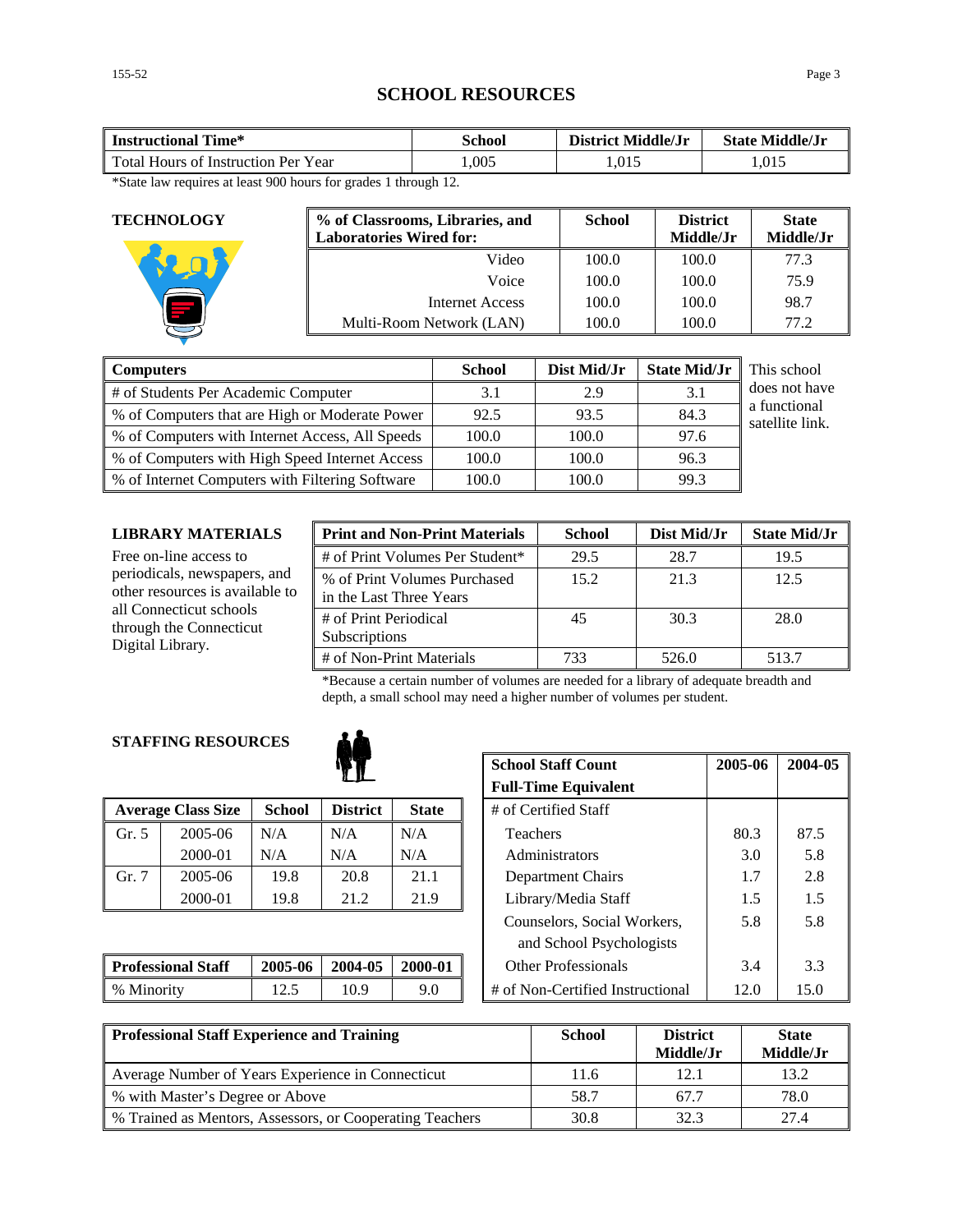### **SCHOOL PROCESSES**

| <b>Selected Subject Areas, Grade 8</b> | <b>Estimated Hours of Instruction Per Year</b> |                 |              | Computer/                             |
|----------------------------------------|------------------------------------------------|-----------------|--------------|---------------------------------------|
|                                        | <b>School</b>                                  | <b>District</b> | <b>State</b> | <b>Technology</b><br><b>Supported</b> |
| Art                                    | 39                                             | 40              | 39           | No                                    |
| <b>Computer Education</b>              | $\Omega$                                       | $\Omega$        | 21           | N/A                                   |
| <b>English Language Arts</b>           | 162                                            | 166             | 168          | Yes                                   |
| Family and Consumer Science            | $\theta$                                       | $\Omega$        | 15           | N/A                                   |
| Health                                 | 39                                             | 40              | 25           | Yes                                   |
| <b>Mathematics</b>                     | 142                                            | 146             | 146          | Yes                                   |
| Music                                  | 86                                             | 89              | 58           | Yes                                   |
| Physical Education                     | 59                                             | 61              | 54           | No                                    |
| Reading                                | 60                                             | 30              | 91           | No                                    |
| Science                                | 142                                            | 146             | 142          | Yes                                   |
| <b>Social Studies</b>                  | 142                                            | 146             | 142          | Yes                                   |
| <b>Technology Education</b>            | 39                                             | 40              | 28           | Yes                                   |
| <b>World Languages</b>                 | 142                                            | 146             | 97           | N <sub>0</sub>                        |

E indicates elective, I indicates integrated courses.

| <b>Enrollment in Selected High School Level Courses</b> |         |               |                 |              |  |  |
|---------------------------------------------------------|---------|---------------|-----------------|--------------|--|--|
| % Gr. 8 Students Taking                                 |         | <b>School</b> | <b>District</b> | <b>State</b> |  |  |
| High School                                             | 2005-06 | 33.9          | 44.9            | 28.9         |  |  |
| Level Math                                              | 2000-01 | 31.0          | 26.6            | 25.6         |  |  |
| World                                                   | 2005-06 | 88.2          | 85.2            | 46.9         |  |  |
| Language                                                | 2000-01 | 84.4          | 85.7            | 44.3         |  |  |

**Interactive Distance Learning:** This school does not utilize interactive distance learning. Interactive distance learning ranges from on-line courses with student-instructor interaction via the internet to live classroom interactions through two-way audio and video transmissions.

| <b>Types of Remedial Instructional Services</b><br><b>Provided to Students Lacking Basic Skills</b> | Available in<br><b>Mathematics</b> | Available in<br><b>Language Arts</b> |
|-----------------------------------------------------------------------------------------------------|------------------------------------|--------------------------------------|
| <b>Pull-Out Instruction</b>                                                                         | Yes                                | Yes                                  |
| In-Class Tutorial                                                                                   | Yes                                | Yes                                  |
| After School Program                                                                                | Yes                                | Yes                                  |
| Summer School (2005)                                                                                | Yes                                | Yes                                  |
| Other                                                                                               | Yes                                | No                                   |



| <b>Student and Teacher Statistics</b>                                                    | <b>School</b> | <b>District</b><br>Middle/Jr<br><b>High Schools</b> | <b>State</b><br>Middle/Jr<br><b>High Schools</b> |
|------------------------------------------------------------------------------------------|---------------|-----------------------------------------------------|--------------------------------------------------|
| % of Students Retained in Grade after 2004-05 School Year                                | 0.2           | 0.2                                                 | 0.6                                              |
| Teacher Attendance, 2004-05: Average # of Days Absent Due<br>to Illness or Personal Time | 8.1           | 7.5                                                 | 9.0                                              |
| % Certified Staff Assigned to Same School the Previous Year                              | 88.5          | 78.2                                                | 86.2                                             |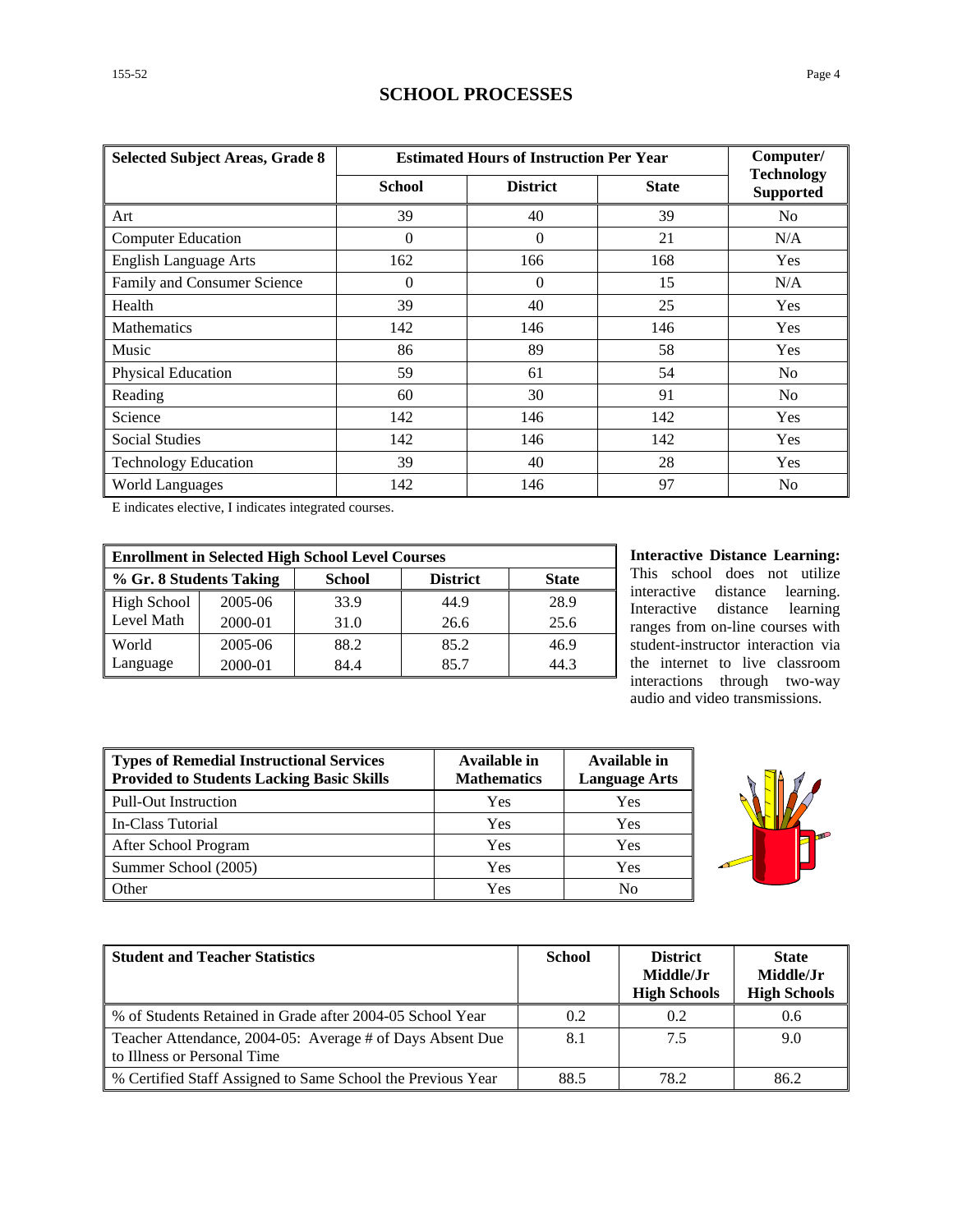| <b>Connecticut Mastery Test</b> |                          | <b>School</b> | <b>District</b> | <b>State</b> |            | <b>Of All Schools in State</b> |
|---------------------------------|--------------------------|---------------|-----------------|--------------|------------|--------------------------------|
|                                 | % Meeting State Goal in: |               |                 |              | Lowest $%$ | Highest %                      |
| Grade 4                         | Reading                  | N/A           | N/A             | N/A          | N/A        | N/A                            |
|                                 | Writing                  | N/A           | N/A             | N/A          | N/A        | N/A                            |
|                                 | <b>Mathematics</b>       | N/A           | N/A             | N/A          | N/A        | N/A                            |
| Grade 5                         | Reading                  | N/A           | N/A             | N/A          | N/A        | N/A                            |
|                                 | Writing                  | N/A           | N/A             | N/A          | N/A        | N/A                            |
|                                 | <b>Mathematics</b>       | N/A           | N/A             | N/A          | N/A        | N/A                            |
| Grade 6                         | Reading                  | 70.3          | 74.3            | 63.6         | 2.4        | 97.3                           |
|                                 | Writing                  | 70.7          | 69.7            | 62.2         | 0.0        | 94.4                           |
|                                 | <b>Mathematics</b>       | 69.4          | 70.5            | 58.6         | 0.0        | 95.1                           |
| Grade 7                         | Reading                  | 76.9          | 78.9            | 66.7         | 5.7        | 95.5                           |
|                                 | Writing                  | 62.8          | 67.5            | 60.0         | 0.0        | 93.4                           |
|                                 | <b>Mathematics</b>       | 68.4          | 68.1            | 57.0         | 0.0        | 93.5                           |
| Grade 8                         | Reading                  | 73.7          | 76.0            | 66.7         | 0.0        | 100.0                          |
|                                 | Writing                  | 62.4          | 62.8            | 62.4         | 0.0        | 96.4                           |
|                                 | <b>Mathematics</b>       | 64.1          | 69.3            | 58.3         | 0.0        | 97.3                           |

**Connecticut Mastery Test, Fourth Generation, % Meeting State Goal:** The state goal was established with the advice and assistance of a cross section of Connecticut educators. The Goal level is more demanding than the state Proficient level, but not as high as the Advanced level, reported in the No Child Left Behind Report Cards.



The figures above were calculated differently than those reported in the No Child Left Behind (NCLB) Report Cards. Unlike NCLB figures, these results reflect the performance of students with scoreable tests who were enrolled in the district at the time of testing, regardless of the length of time they were enrolled in the district.

| <b>Physical Fitness</b><br>% Passing All 4 Tests |         | School | <b>District</b> | <b>State</b> |
|--------------------------------------------------|---------|--------|-----------------|--------------|
|                                                  | Grade 4 | N/A    | N/A             | N/A          |
|                                                  | Grade 6 | 41.8   | 32.5            | 34.6         |
|                                                  | Grade 8 | 27.8   | 34.8            | 35.7         |

| ess<br>l 4 Tests     | <b>School</b> | <b>District</b> | <b>State</b>        | <b>Student Attendance</b> | <b>School</b> | <b>District</b><br>Mid/Jr | <b>State</b><br>Mid/Jr |
|----------------------|---------------|-----------------|---------------------|---------------------------|---------------|---------------------------|------------------------|
| Grade 4              | N/A           | N/A             | N/A                 | % on October 1, 2005      | 97.3          |                           | 96.4                   |
| $\sim$ 1. $\epsilon$ | 11 O          | 225             | $\bigcap$ $\bigcap$ |                           |               |                           |                        |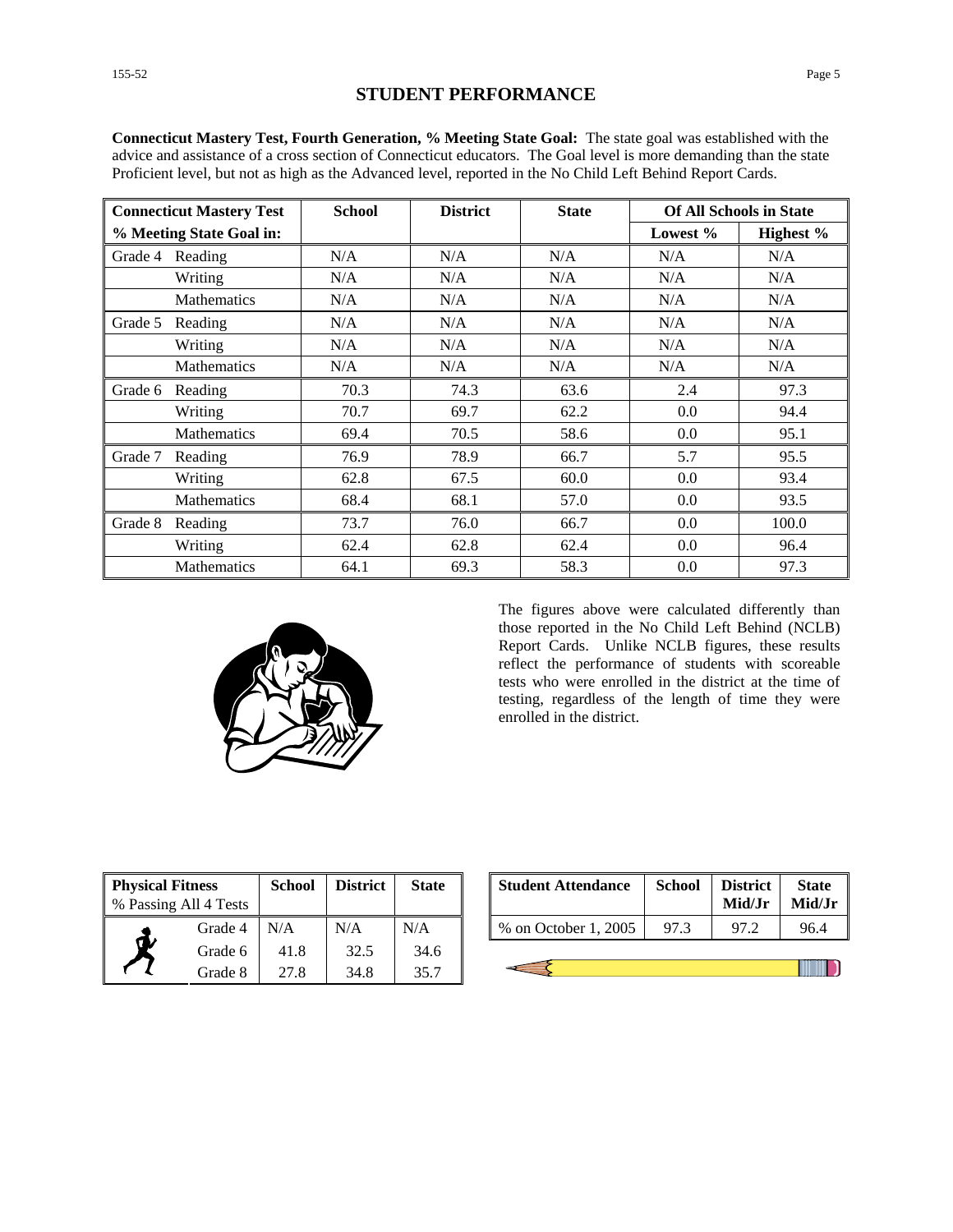#### **EVIDENCE OF SUSTAINED IMPROVEMENTS IN STUDENT ACCOMPLISHMENTS**

Below is a summary, submitted by this school, of the major trends in student performance and accomplishments that indicate sustained improvement over time. Also, areas of need are identified and plans to address these needs are presented.

Sedgwick students continue to score well above the state average on the CMT at the proficiency level in reading, (86%) and math, (84%). Examples of student accomplishments include:

• A student qualified for state MathCounts competition placing 1st in the regional competition and 4th overall.

• AMC 8 (American Mathematics Contest), Sedgwick boasts the top achieving student in the state of CT, scoring in the top 1/2 of 1/10 of 1% nationwide, two students in the top 2% nationwide and a 6th grader earning merit by scoring in the top 4% of all sixth graders nationwide.

• A grade 6 math team placed 1st regionally in the Continental Mathematics League competition.

• A grade 8 student won 1st place at the state and national level in the 7th/8th grade competition in the Letters About Literature contest sponsored by the Connecticut Center for the Book. A grade 6 student won 2nd place in the state. Numerous students at all levels won honorable mention.

• A grade 8 student placed 5th in the state in the National Geographic Geography Bee.

• Two grade 7 students placed 9th and 10th at the national level and 6th and 7th at the state level in the National French Test.

• A grade 7 student was one of only four Connecticut students to receive an award in a writing competition sponsored by The Hartford Stage Company, The Harriett Beecher Stowe House and the Amistad Center for Art & Culture.

• An active Sedgwick student council and service club whose many activities included the collection of \$5300 in support of Hurricane Katrina relief and a letter writing campaign to soldiers stationed in Iraq.

• The Sedgwick Scroll, a student published magazine was only one of two middle schools recognized by the NCTE with a ranking of "very good".

• The Sedgwick News and Video Club's story, Thule Sizwe Visits Sedgwick was a finalist in The Rock 106.9 WCCC Award on Best Entertainment News Story.

#### **SUPPLEMENTAL SCHOOL INFORMATION**

The space below was optionally used by this school to describe aspects of the school not presented elsewhere in the profile. For instance, character education or programs designed to improve school climate may be described.

Special programs at Sedgwick that enhanced the school and reflect our efforts:

- Standards based developmental guidance program.
- An active PTO that includes a Team-Parent program to promote parental involvement.
- Math resource center provides directed assistance to students as well as coordinate a parent tutor program.
- Author-in-Residence program sponsored a year of poetry with Poetry Alive and Poet Elizabeth Thomas.
- A supplemental Math program provides additional math instruction for low achieving math students.
- A Talented Art Student Collaboration task force which identifies and assists talented art students.
- A Visiting Artists Program hosted a Doll maker for six sessions.
- An annual project co-sponsored with the West Hartford Rotary Club emphasized student writing.
- Academic literacy program to include a reader's handbook and reading strategies for all grades.
- An increasing number of students take high level math courses at the high school.
- Unified Theater Program in which students wrote and produced a theatrical production.

• Students participated in a program sponsored by Science A.C.T. entitled Science Act. They produced and

presented a report on energy conservation and an energy plan to the Town Council and concerned citizens.

- Saturday Academy tutored 38 students preparing for the CMT's in reading, math and writing.
- Development of a track & field team fostering friendly interscholastic competition and school spirit.
- Study Skills adapted uniformly in all classes.

Strategic School Profiles may be viewed on the internet at www.state.ct.us/sde. A more detailed, searchable SSP database, data tables, and additional CT education facts are also available at this site. For the school/district website, see **www.whps.org/schools/sedgwick/index.html**